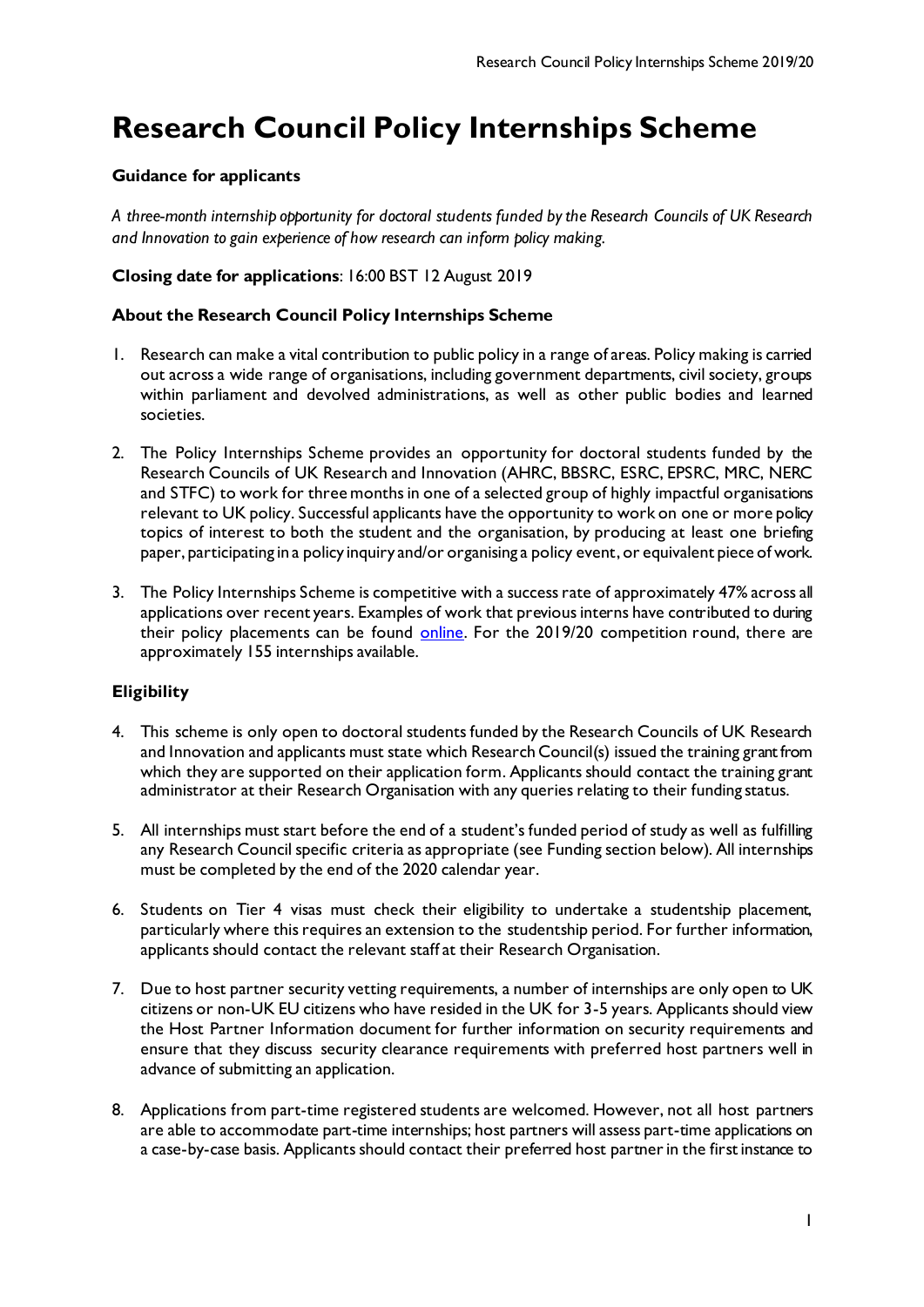discuss the options available before applying. If successful, part-time students who are eligible for studentship extensions (see Funding section below) will have these applied on a part-time basis.

- 9. Internships are available with 29 host partners (*Listed alphabetically*):
	- Age UK
	- Centre for Science and Policy (CSaP)
	- Committee on Climate Change
	- Department for Digital, Culture, Media & Sport
	- Department for Education
	- Department for Environment, Food and Rural Affairs (Defra)
	- Department for International Development
	- Department for Work and Pensions (DWP)
	- Food Standards Agency
	- Government Office for Science (GO-Science)
	- Her Majesty's Inspectorate of Constabulary and Fire & Rescue Services (HMICFRS)
	- HM Courts & Tribunals Services
	- Home Office
	- Joint Nature Conservation Committee (JNCC)
	- National Assembly for Wales Research Service
	- National Library of Scotland
	- Natural England
	- Northern Ireland Assembly Research and Information Service (RaISe)
	- Parliamentary Office of Science and Technology (POST)
	- PHG Foundation
	- Public Health England
	- Scottish Environment Protection Agency (SEPA)
	- Scottish Parliament Information Centre (SPICe)
	- Select Committees, House of Commons
	- Sentencing Council
	- The National Archives
	- The Royal Society
	- The Royal Society of Biology
	- WRAP (Waste & Resources Action Programme)
- 10. Further information about these organisations, the internship opportunities available and contact details for host partners are available in the accompanying Host Partner Information document.
- 11. Applicants can apply to only one host partner but are invited to note a second choice on their application. Applicants may be contacted by their second choice host partner should additional opportunities become available.
- 12. Some host partners only accept applications from students funded by certain Research Councils, where this is the case, the details are highlighted within the relevant section of the Host Partner Information document. Students funded by STFC are eligible to apply to the Parliamentary Office of Science & Technology (POST) and the Government Office for Science only.
- 13. Applicants wishing to undertake an internship at the Parliamentary Office of Science & Technology (POST), the Northern Ireland Assembly Research and Information Service (RaISe), the National Assembly for Wales or Scottish Parliament Information Centre (SPICe) as their first choice should record this as 'Parliamentary Host' in the 'Internship Preferences' section of the application form. The parliamentary hosts will undertake a joint assessment process with the actual host finalised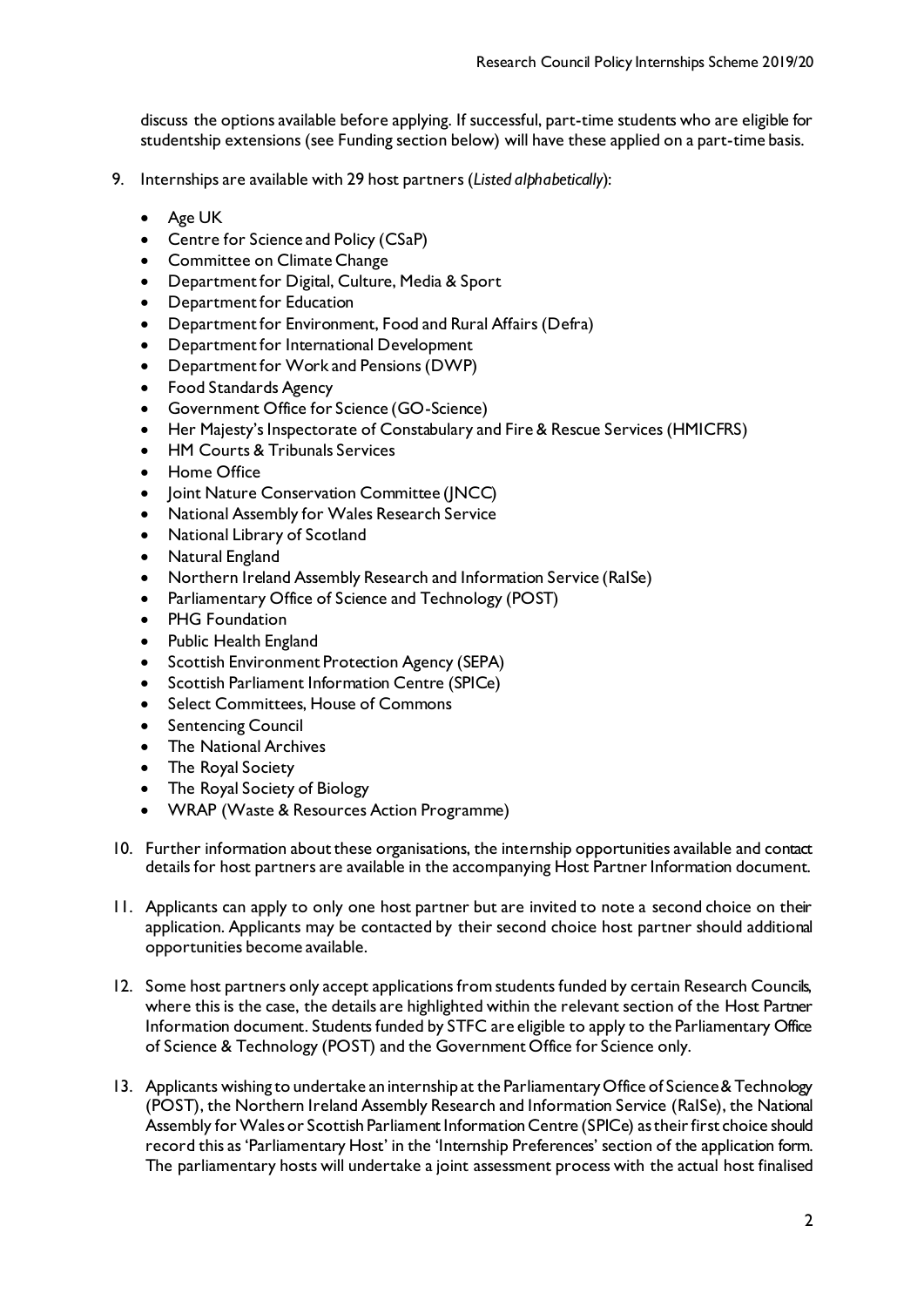during the interview process. When indicating the reasons for applying to these hosts on the application form, applicants should complete this section as though the application is being made to the first choice host partner.

#### **Funding and travel and accommodation expenses**

- 14. Internships are financially supported by the Research Councils and host partners. The funding details will depend on the applicant's Research Council and which host partner is chosen. Some Research Councils provide additional funding to cover internships costs while students of other Research Councils should access funds from their training grant (Doctoral Training Partnership, Centre for Doctoral Training, Doctoral Training Centre etc.). **Applicants should read Annex A carefully and ensure that they and the training grant holder at their Research Organisation understand the funding arrangements that apply** (the training grant holder is a member of staff at the student's Research Organisation who is responsible for the grant that funds the studentship).
- 15. Doctoral stipend (where eligible) and fees must continue to be paid by Research Organisations throughout the three-month internship period.
- 16. Most host partners provide a co-funding contribution to meet eligible travel and accommodation costs arising from the internship up to a maximum limit of £2,400. Accommodation costs can only be claimed by students for whom it is necessary to relocate in order to undertake the internship.
- 17. The Centre for Science and Policy (CSaP) and the Parliamentary hosts (Parliamentary Office of Science & Technology (POST), the Northern Ireland Assembly Research and Information Service (RaISe), the National Assembly for Wales or Scottish Parliament Information Centre (SPICe)) do not have a co-funding agreement in place. Therefore, eligible travel and accommodation costs up to a maximum limit of £2,400 should be claimed from other sources, such as the training grant (see **Annex A** for these funding details for each Research Council).
- 18. All expense claims must adhere to the UK Research and Innovation [Travel, Subsistence and](https://www.ukri.org/files/termsconditions/rcukukriterms/travel-subsistence-and-expenses-pdf/) **[Expenses Policy.](https://www.ukri.org/files/termsconditions/rcukukriterms/travel-subsistence-and-expenses-pdf/)** Research Organisations and host partners must ensure timely reimbursement of eligible expenses so students are not left out of pocket during their internship.
- 19. All computing, email and other facilities necessary to complete the policy internship will be provided by the host partner.
- 20. Students who currently receive a London allowance stipend, will continue to receive this supplement for the duration of the internship, regardless of the host partner location. Students who do not currently receive a London allowance stipend, will not qualify for this, regardless of the host partner location. Additional costs arising from undertaking an internship within London are to be met through the internship travel and accommodation allowance.

## **Working arrangements**

- 21. Successful applicants are expected to spend as much time as possible working in the host partners' offices. The Research Councils are keen to encourage applicants from all over the UK. For those successful applicants not within reasonable travelling distance of the host partner, funding is available to cover travel or accommodation costs as set out in the Funding section.
- 22. All host partners are strictly non-partisan applicants will be required to abstain from any party political or lobbying activity and to uphold the principles of parliamentary / public service. Interns based at Parliamentary organisations will be required to declare and sign a commitment to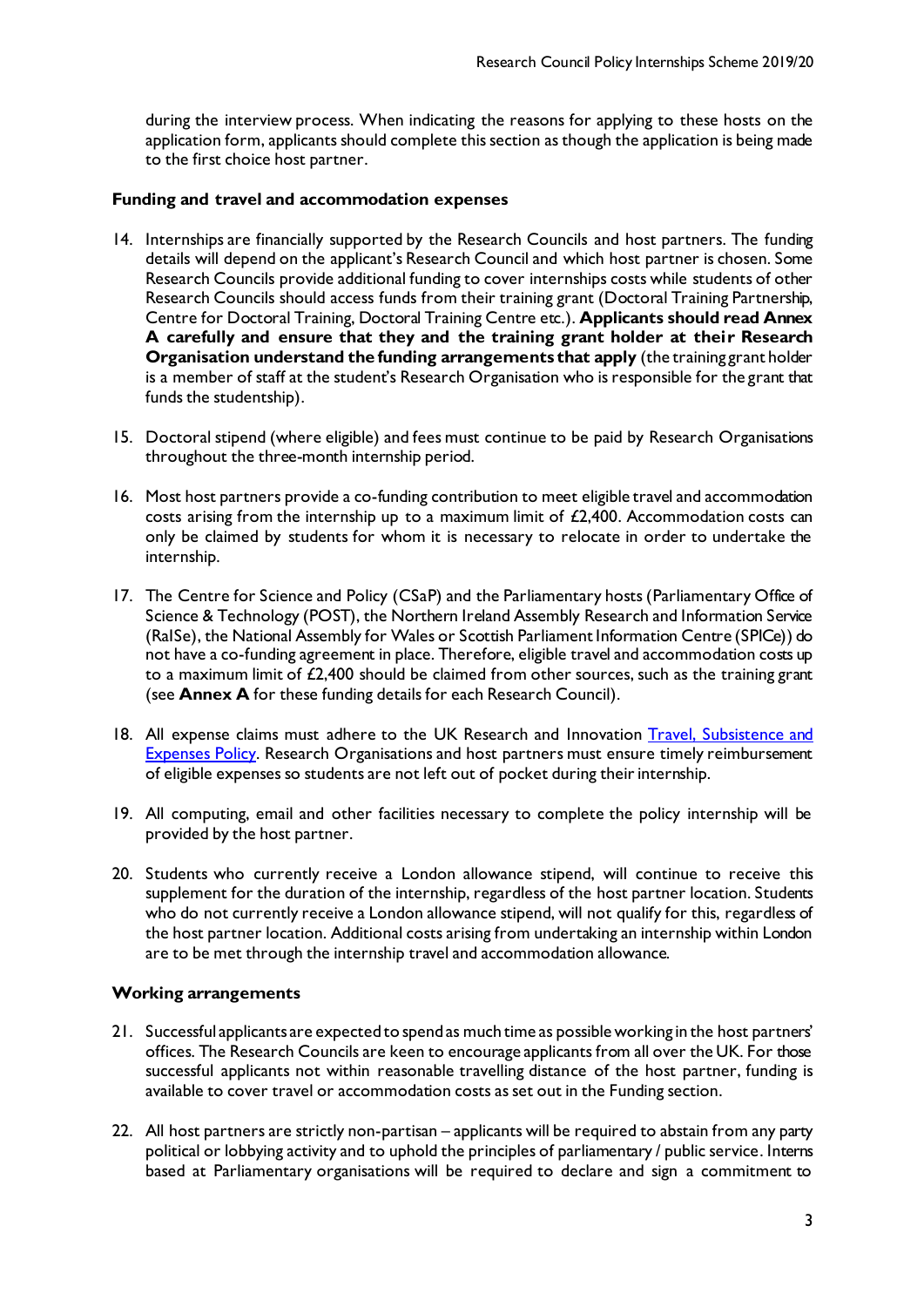conduct, conflicts of interest and confidentiality, during their internship. If applicants have any questions concerning this, they should contact their intended host partner for further information.

23. There are no official guidelines regarding taking annual leave during policy internships. If annual leave is taken during the internship, this should be arranged between the student and their host partner line manager. Any annual leave should not negatively affect the overall internship experience.

## **Start date and length of internship**

- 24. The internships last for three months. Following confirmation of award, the host partner will agree a start date with the applicant, the applicant's supervisor and Research Organisation.
- 25. Changes to the start date must be agreed between the applicant, the host partner, the applicant's supervisor and Research Organisation.
- 26. Successful applicants are not permitted to delay the start date of their policy internship so that it begins following the end of their doctoral funded period.

#### **Guidance for completion of the application**

- 27. Applicants must submit a complete[d online application form](https://nerc.formstack.com/forms/policyinternships). The application must be approved by the student's primary supervisor and the training grant holder before it is submitted (the training grant holder is a member of staff at the student's Research Organisation who is responsible for the grant that funds the studentship). It is possible to save and return to the form on a later occasion.
- 28. As part of the application, applicants answer a number of questions and upload two documents which must be in Microsoft Word or PDF format:
	- A signed Funding and Permissions Form this form requires the signature of the applicant, the applicant's lead supervisor and the training grant holder.
	- A summary policy briefing in the style of a **POSTnote** this should not be directly related to the applicant's doctoral research topic but instead should be relevant to current issues, legislation and/or government policy.
- 29. Please note, any attachments uploaded to the online application form using the save and resume function will **not** be saved until the form is submitted. Therefore, users should not add attachments until they are ready to submit their application.
- 30. The summary policy briefing should be no longer than two sides of A4 in Arial size 11 font excluding references and/or diagrams. Applicants should include their full name and the title of the policy briefing in the document header.
- 31. The summary briefing is not intended to be as long or exhaustive as an actual policy briefing, but applicants should use the document to demonstrate their ability to write in a style suitable for a policy-making (rather than academic) audience and organise the content accordingly.
- 32. The online application form will automatically close at **16:00 BST 12 August 2019**. Students are strongly encouraged to submit their application well in advance of the 16:00 deadline as servers can be busy and slow to respond. Any application that misses this deadline, is incomplete **(including all the necessary attachments and signed permissions)**, or does not meet the eligibility criteria, will not be considered.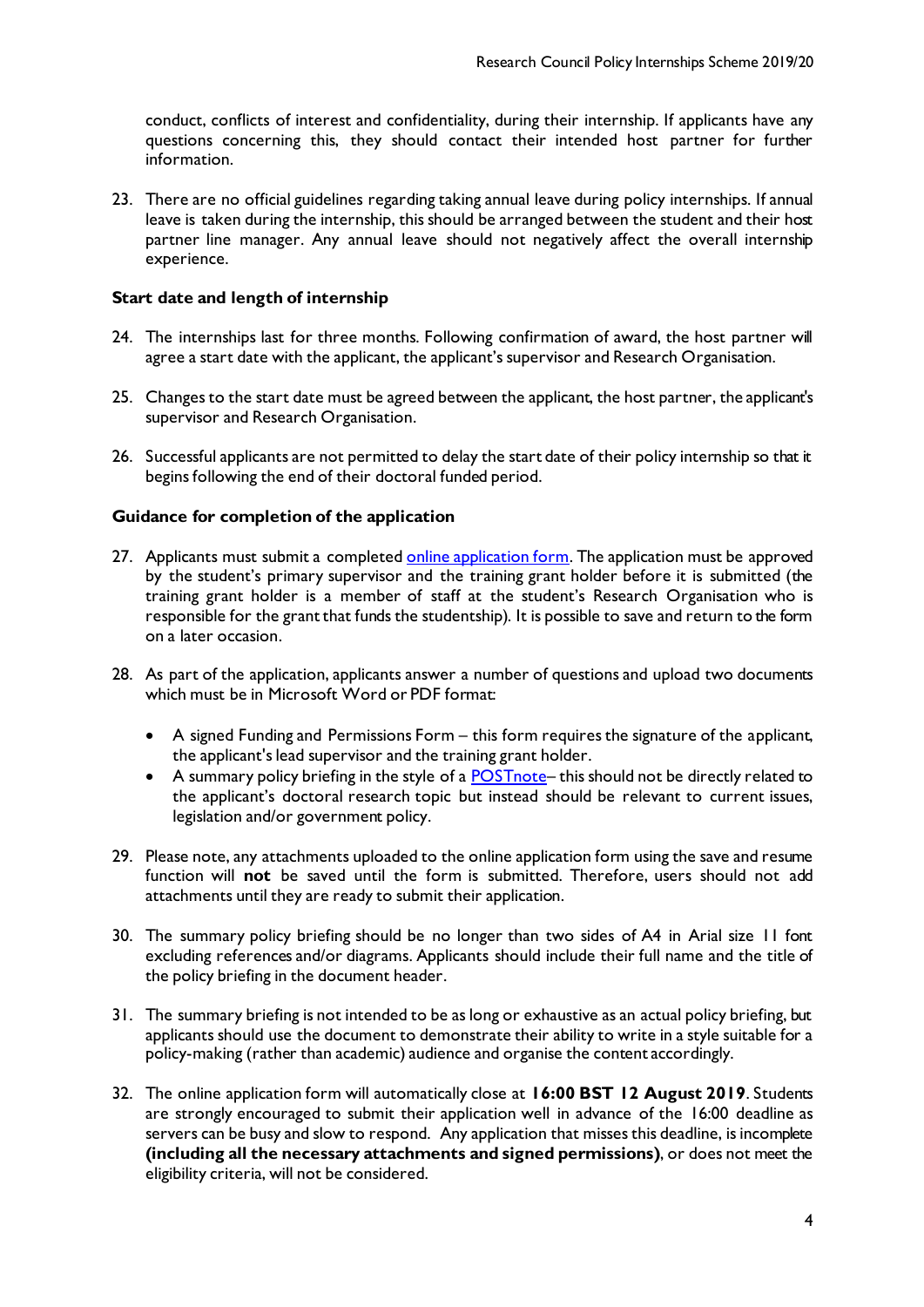# **Assessment**

33. Assessment is via a two-stage process:

## **i. Written applications**

- 34. Submitted online application forms will be assessed by representatives from the host partner.
- 35. The criteria for assessment of the written applications are:
	- Motivation and aims for undertaking a policy internship
	- Writing style (including impartiality, brevity and clarity)
	- Research content
	- Policy content
	- **•** Impartiality
	- Timeliness and relevance
- 36. Host partners will notify individual candidates who are unsuccessful at the written application stage by end of September 2019 - Please note that unfortunately, not all host partners are able to provide feedback at this stage.
- 37. Shortlisted applicants will then be invited to stage two:

## **ii. Interview**

- 38. The interviews will take place at a location decided by the host partner.
- 39. Interview panels will consist of representatives chosen by the host partner.
- 40. Further details will be provided to applicants who are successful at the sift stage by the host partner. If you have not heard back by the end of November 2019 then please assume you have been unsuccessful.

## **End of internship feedback**

41. At the end of the internship, students will be required to complete a feedback form detailing their work over the three months and the outcomes achieved.

## **Timeline**

- Policy Internships Scheme opens for applications: June 2019
- Policy Internships Scheme closing date: 12 August 2019
- Sift period: August-September 2019
- Applicants notified of sift outcomes: by end of September 2019
- Interview period: October to November 2019
- Successful applicants informed by: end of November 2019
- Internships commence: from 01 January 2020

## **Contacts and further information**

42. The Policy Internships Scheme is coordinated by NERC on behalf of the other Research Councils of UK Research and Innovation. Any queries relating to the application process should be directed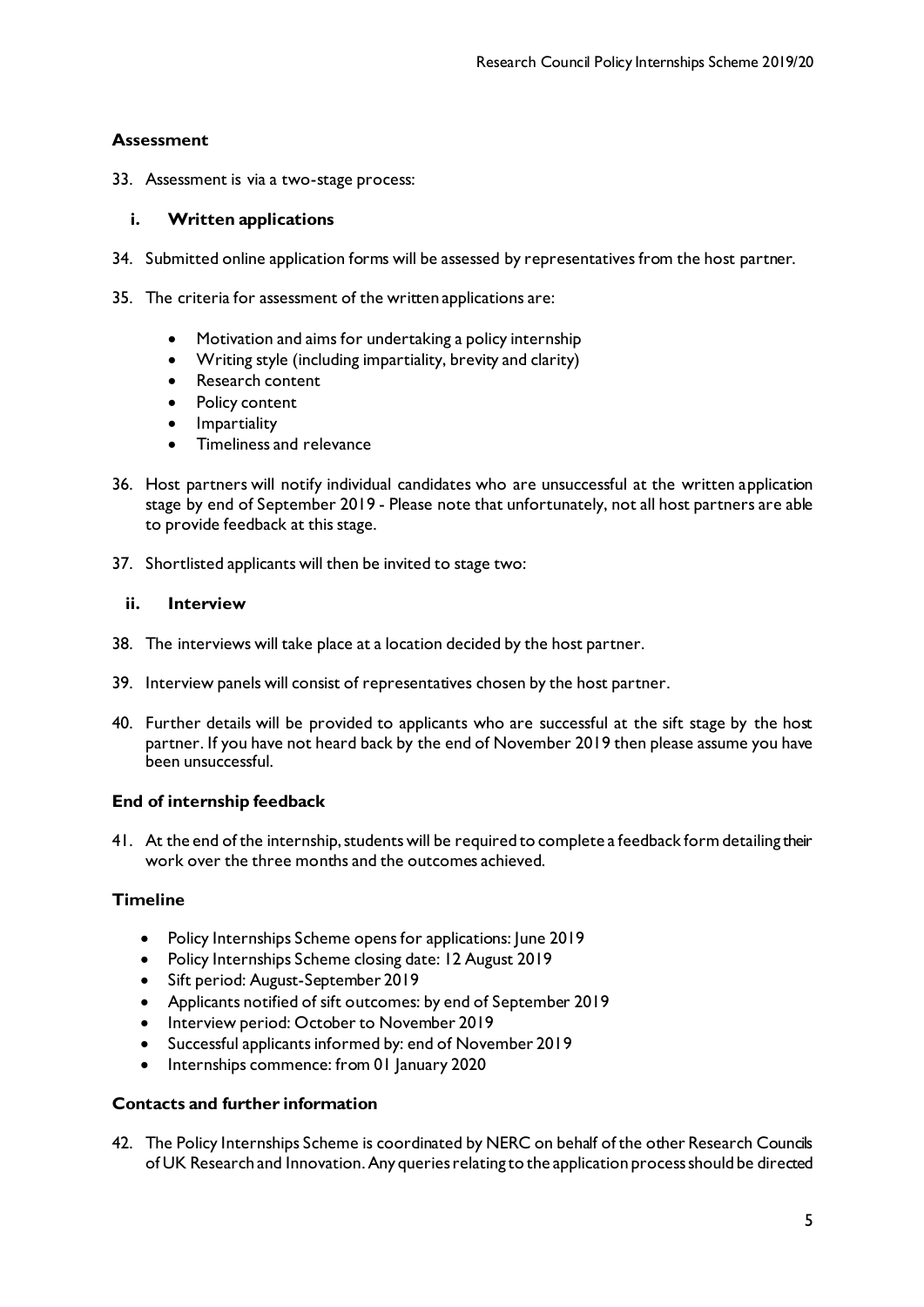to the NERC Research Careers Team [\(researchcareers@nerc.ukri.org](mailto:researchcareers@nerc.ukri.org)) or the relevant host partner.

- 43. Further information about the host partners, including relevant contacts, can be found in the Policy Internships Scheme Host Partner Information document.
- 44. Please note that neither the Research Councils nor the host partners will be able to advise on the strengths or weaknesses of individual applications.
- 45. All personal data provided to UK Research and Innovation via your application will be processed in accordance with current UK data protection legislation and the EU General Data Protection Regulations 2016/679 (GDPR) where appropriate. For the purposes of application assessment and the running of the Policy Internships Scheme, applications and personal data will be securely shared with the relevant host partner organisations. Further information on how we use personal data can be found in the UK Research and Innovatio[n Privacy Notice](https://www.ukri.org/privacy-notice/).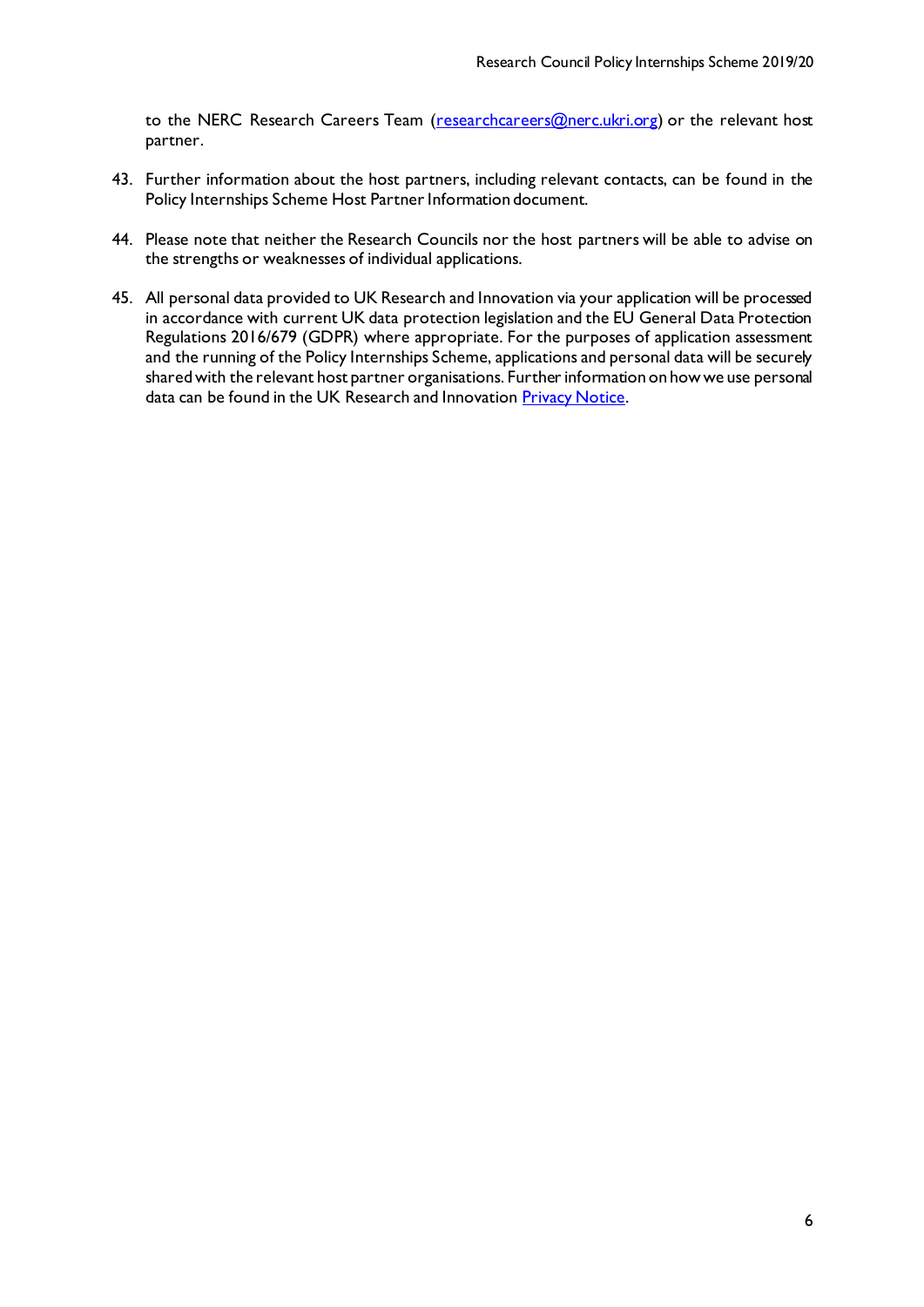# **Annex A: Funding details by Research Council**

# **A. AHRC funding details**

## *Stipend and fees*

- 1. Your Research Organisation will continue to pay your stipend and fees and your studentship will be extended. In line with AHRC's Training Grant Funding Guide, when the AHRC funding continues during an internship or placement, it is not possible to extend the submission date.
- 2. Your stipend and fees will be supported as part of the Student Development Fund (SDF). If you are funded through a grant which doesn't include SDF, please contact AHRC for advice.

## *Travel and accommodation*

- 3. The process for claiming eligible travel and accommodation costs varies depending on your host partner:
	- a. For students hosted by the Centre for Science and Policy, Parliamentary Office of Science and Technology, National Assembly for Wales Research Service, Northern Ireland Assembly, and the Scottish Parliament Information Centre, travel and accommodation expenses up to a maximum of £2,400 should be claimed from other sources, such as your training grant. If successful, it is important to agree with your Research Organisation's finance office the best way to cover these costs in the short-term prior to your internship. Please contact your training grant nominated contact to discuss.
	- b. For students hosted by other organisations, travel and accommodation costs will be supported by the host partner up to a maximum of  $£2,400$ . If successful, you should contact your host partner and Research Organisation regarding the procedure for claiming these expenses.

# **B. BBSRC funding details**

## *Stipend and fees*

- 1. Your Research Organisation will continue to pay your stipend and fees. BBSRC does not offer any extension to the studentship funded period for this internship.
- 2. BBSRC students undertaking a DTP studentship will have their internship funded as thei[r PIPS internship.](http://www.bbsrc.ac.uk/skills/investing-doctoral-training/pips/)
- 3. Applicants undertaking a BBSR[C CASE studentship](http://www.bbsrc.ac.uk/skills/investing-doctoral-training/case-partnerships/) will have their internship supported from funds within their training grant.

## *Travel and accommodation*

- 4. The process for claiming eligible travel and accommodation costs varies depending on your host partner:
	- a. For students hosted by the Centre for Science and Policy, Parliamentary Office of Science and Technology, National Assembly for Wales Research Service, Northern Ireland Assembly, and the Scottish Parliament Information Centre, travel and accommodation expenses up to a maximum of  $£2,400$  should be claimed from other sources, such as the training grant. Any shortfall in funding will need to be met by the cash limit of the training grant.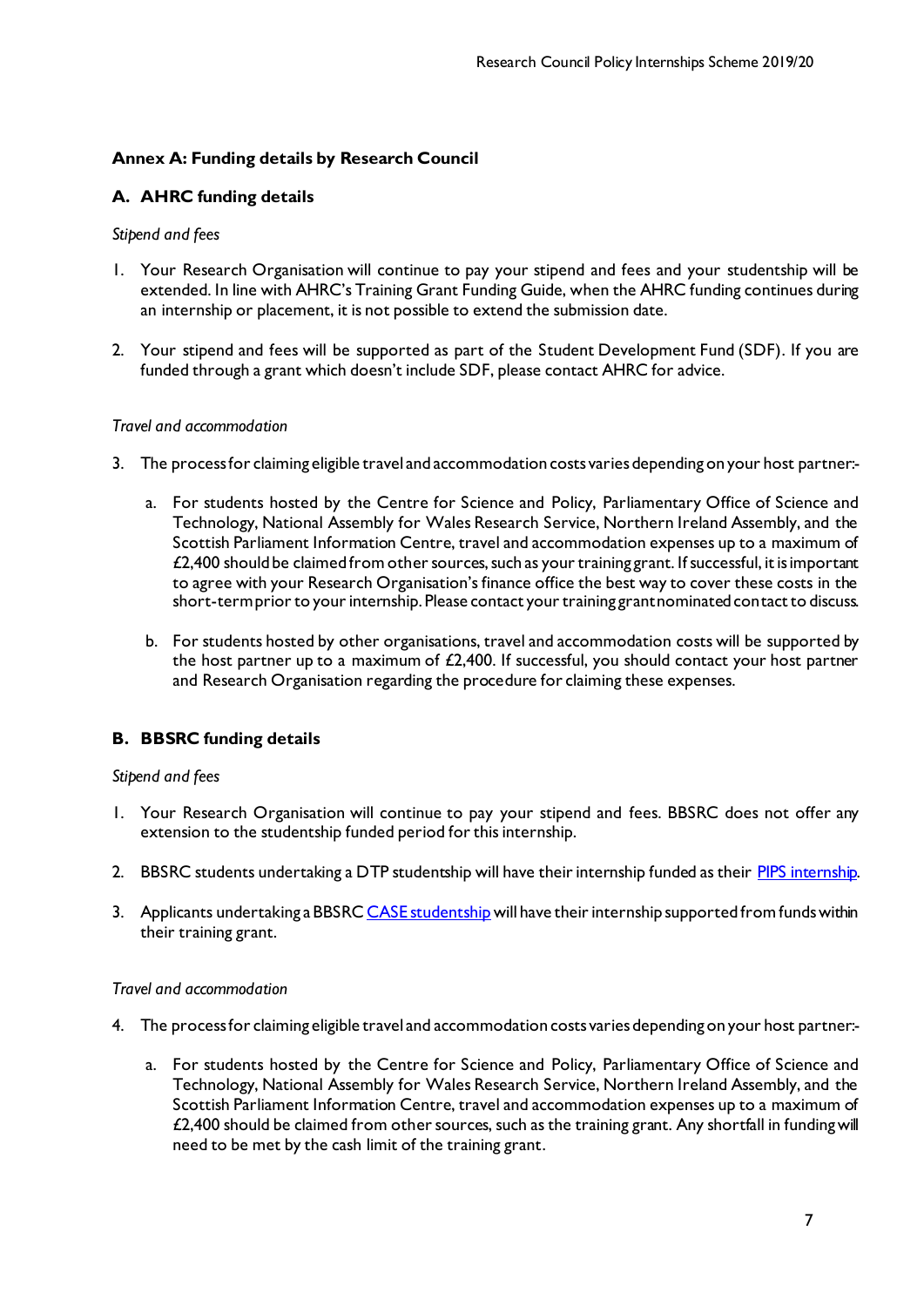b. For students hosted by other organisations, travel and accommodation costs will be supported by the host partner up to a maximum of  $£2,400$ . If successful, you should contact your host partner and Research Organisation regarding the procedure for claiming these expenses.

# **C. ESRC funding details**

#### *Stipend and fees*

- 1. Your Research Organisation will continue to pay your stipend and fees and your studentship will be extended.
- 2. The required costs to support stipend and fees should be accessed through your ESRC Doctoral Training Partnership (DTP) or your equivalent Research Council funding structure.

#### *Travel and accommodation*

- 3. The processfor claiming eligible travel and accommodation costs varies depending on your host partner:
	- a. For students hosted by the Centre for Science and Policy, Parliamentary Office of Science and Technology, National Assembly for Wales Research Service, Northern Ireland Assembly, and the Scottish Parliament Information Centre, travel and accommodation expenses up to a maximum of £2,400 should be claimed from other sources, such as your DTP. If successful, it is important to agree with your Research Organisation's finance office the best way to cover these costs in the short-term prior to your internship. Please contact your DTP nominated contact to discuss.
	- b. For students hosted by other organisations, travel and accommodation costs will be supported by the host partner up to a maximum of £2,400. If successful, you should contact your host partner and Research Organisation regarding the procedure for claiming these expenses.

## **D. EPSRC funding details**

#### *Stipend and fees*

- 1. Your Research Organisation will continue to pay your stipend and fees and your studentship will be extended.
- 2. These costs must be met from the Research Organisation's existing doctoral training grant.

#### *Travel and accommodation*

- 3. The process for claiming eligible travel and accommodation costs varies depending on your host partner:
	- a. For students hosted by the Centre for Science and Policy, Parliamentary Office of Science and Technology, National Assembly for Wales Research Service, Northern Ireland Assembly, and the Scottish Parliament Information Centre, the required costs to support travel and accommodation expenses up to a maximum of £2,400 should be met from the Research Organisation's existing doctoral training grant.
	- b. For students hosted by other organisations, travel and accommodation costs will be supported by the host partner up to a maximum of  $£2,400$ . If successful, you should contact your host partner and Research Organisation regarding the procedure for claiming these expenses.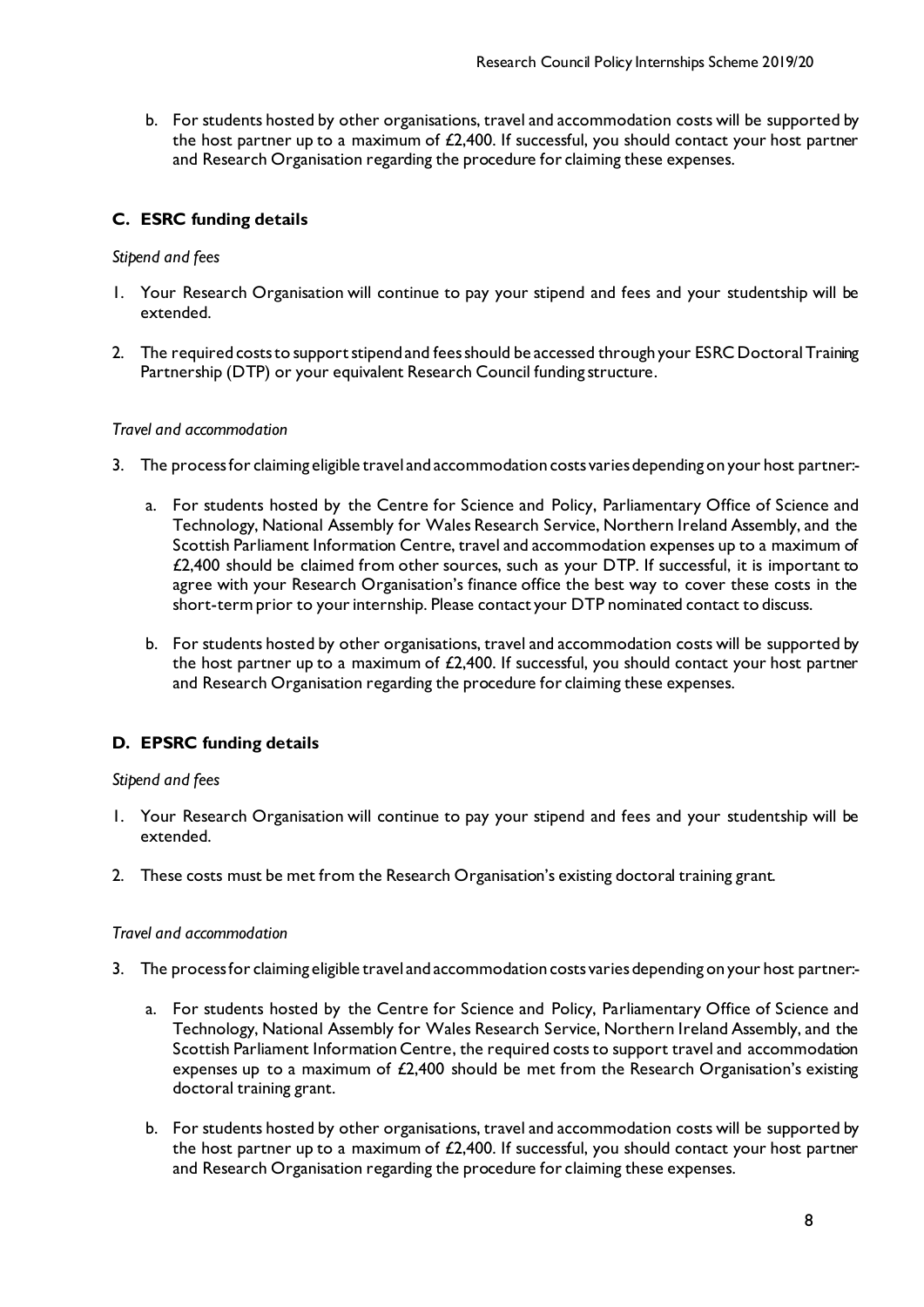# **E. MRC funding details**

#### *Stipend and fees*

- 1. Your Research Organisation will continue to pay your stipend and fees and your studentship will be extended.
- 2. The required costs to support stipend and fees can be accessed through the MRC Doctoral Training [Partnership \(DTP\) Supplement](https://www.mrc.ac.uk/skills-careers/studentships/studentship-guidance/additional-support/) or other funds. No further supplements will be provided by MRC to support successful internships.

#### *Travel and accommodation*

- 3. The process for claiming eligible travel and accommodation costs varies depending on your host partner:
	- a. For students hosted by the Centre for Science and Policy, Parliamentary Office of Science and Technology, National Assembly for Wales Research Service, Northern Ireland Assembly, and the Scottish Parliament Information Centre, the required costs to support travel and accommodation expenses up to a maximum of  $E2,400$  can be accessed through the MRC Doctoral Training [Partnership \(DTP\) Supplement](https://www.mrc.ac.uk/skills-careers/studentships/studentship-guidance/additional-support/) or other funds. No further supplements will be provided by MRC to support successful internships. You should liaise with your Research Organisation on how to claim necessary expenses for this internship.
	- b. For students hosted by other organisations, travel and accommodation costs will be supported by the host partner up to a maximum of £2,400. If successful, you should contact your host partner and Research Organisation regarding the procedure for claiming these expenses.

## **F. NERC funding details**

#### *Stipend and fees*

- 1. Your Research Organisation will continue to pay your stipend and fees and your studentship will be extended.
- 2. After the internship has been completed, NERC students must complete an expense claim form for the stipend and fees incurred during the three month internship period. NERC will then reimburse the Research Organisation for these costs.

#### *Travel and accommodation*

- 3. The process for claiming eligible travel and accommodation costs varies depending on your host partner:
	- a. For students hosted by the Centre for Science and Policy, Parliamentary Office of Science and Technology, National Assembly for Wales Research Service, Northern Ireland Assembly, and the Scottish Parliament Information Centre, travel and accommodation expenses up to a maximum of £2,400 should be claimed in the first instance from your Research Organisation. After your internship, please include these costs on your expenses claim form, NERC will then reimburse the Research Organisation.